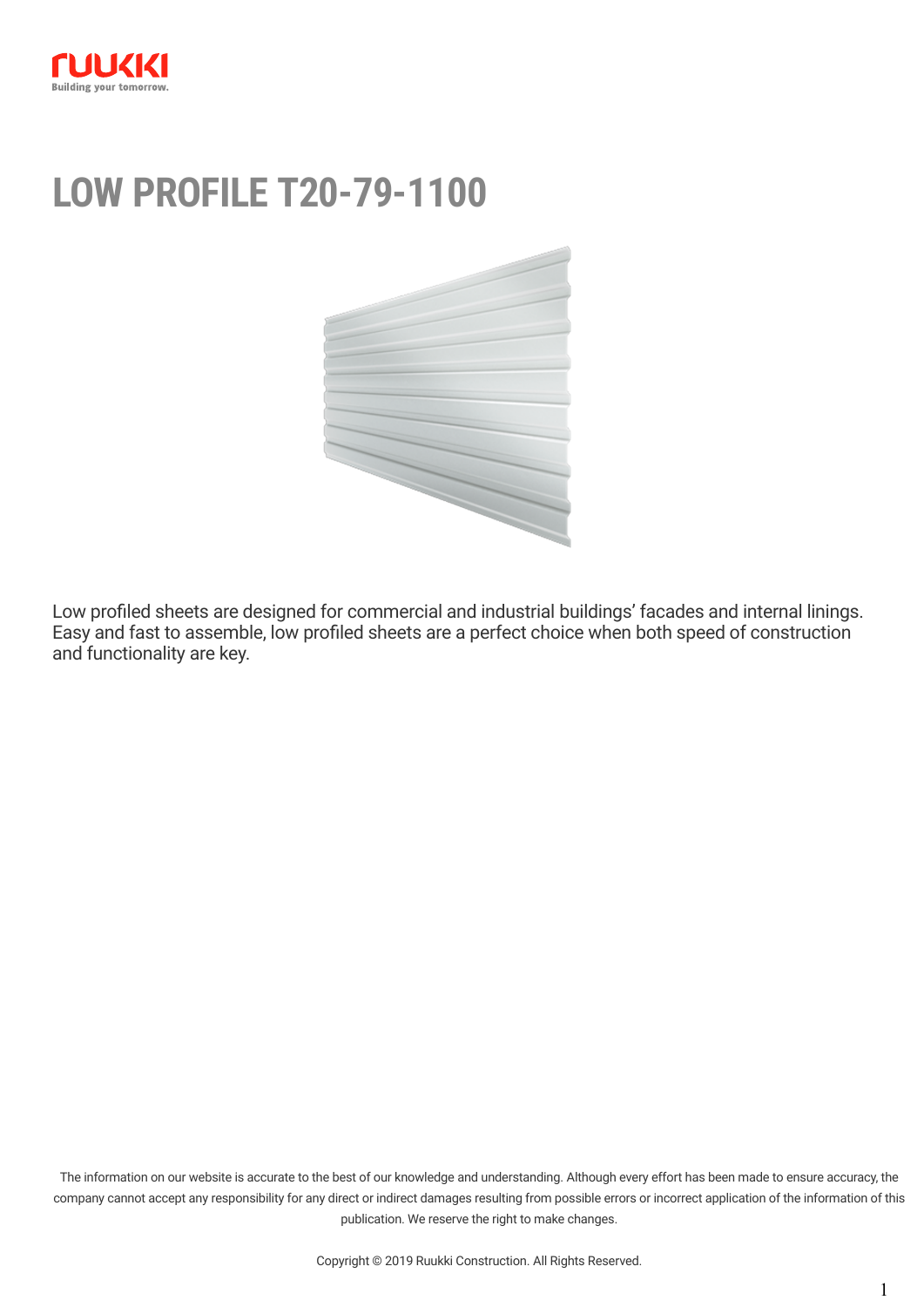### **PROPERTIES**



| Model name             | Low Profile T20-79-1100 |
|------------------------|-------------------------|
| <b>Depth</b>           | 17 mm                   |
| <b>Effective width</b> | 1100 mm                 |
| <b>Width of valley</b> | 23.5 mm                 |
| <b>Width of crown</b>  | 78.5 mm                 |
| Minimum length         | 500 mm                  |
| <b>Maximum length</b>  | 8000 mm                 |

## **MATERIALS**

| Material | Material thickness (mm) | Weight (kg/m <sup>2</sup> ) | Surface treatment           |
|----------|-------------------------|-----------------------------|-----------------------------|
| Steel    | 0.45                    | 4.01                        | Galvanized                  |
| Steel    | 0.45                    | 4.01                        | Polyester                   |
| Steel    | 0.5                     | 4.46                        | Galvanized                  |
| Steel    | 0.5                     | 4.46                        | GreenCoat Pural BT          |
| Steel    | 0.5                     | 4.46                        | <b>GreenCoat Hiarc</b>      |
| Steel    | 0.5                     | 4.46                        | <b>GreenCoat Pural Matt</b> |
|          |                         |                             |                             |

## **COLOURS & COATINGS**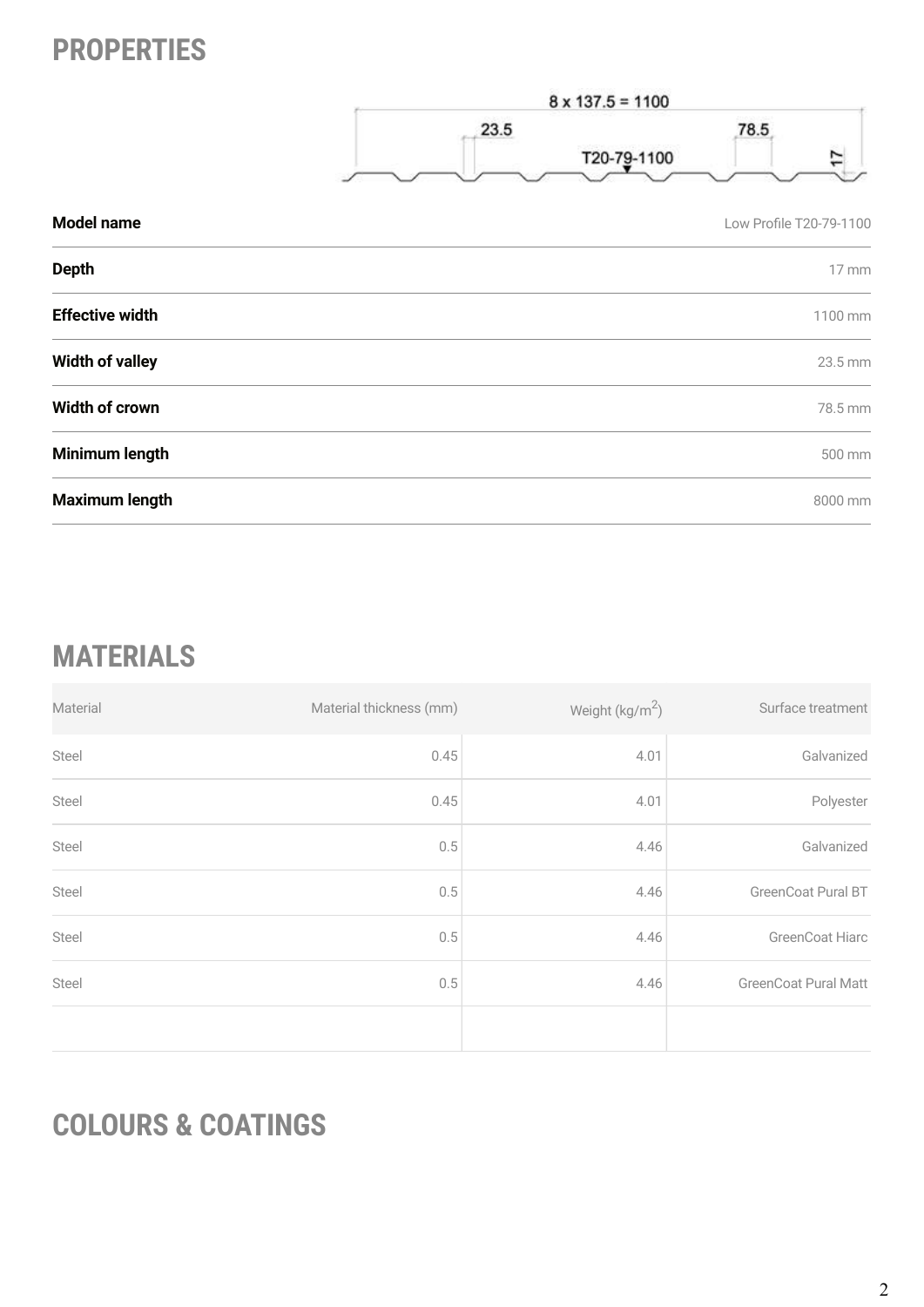#### **GALVANIZED**

Metal coating improves the corrosion resistance of steel and extends product lifetime. Zinc-coated steel sheets are suitable for applications where corrosion resistance is required. The corrosion resistance provided by the zinc coating is in direct proportion to the thickness of the zinc layer.

#### **POLYESTER**

Polyester for outdoor use is an economic coating for wall profiles in warehouses and other buildings. It is recommended for the construction industry. It is suitable for applications where coating is not used under extreme conditions, nor is there high requirement of long-term use. This coating offers a wide colour selection and budget price.

#### **HIARC**

Hirac is recommended for the construction industry. It has supreme colour and gloss durability, and metallic colours are available. The Hiarc colour coating has been developed especially for facades. It has excellent resistance to corrosion, excellent resistance to UV radiation and it is easily kept clean.

**COLOURS**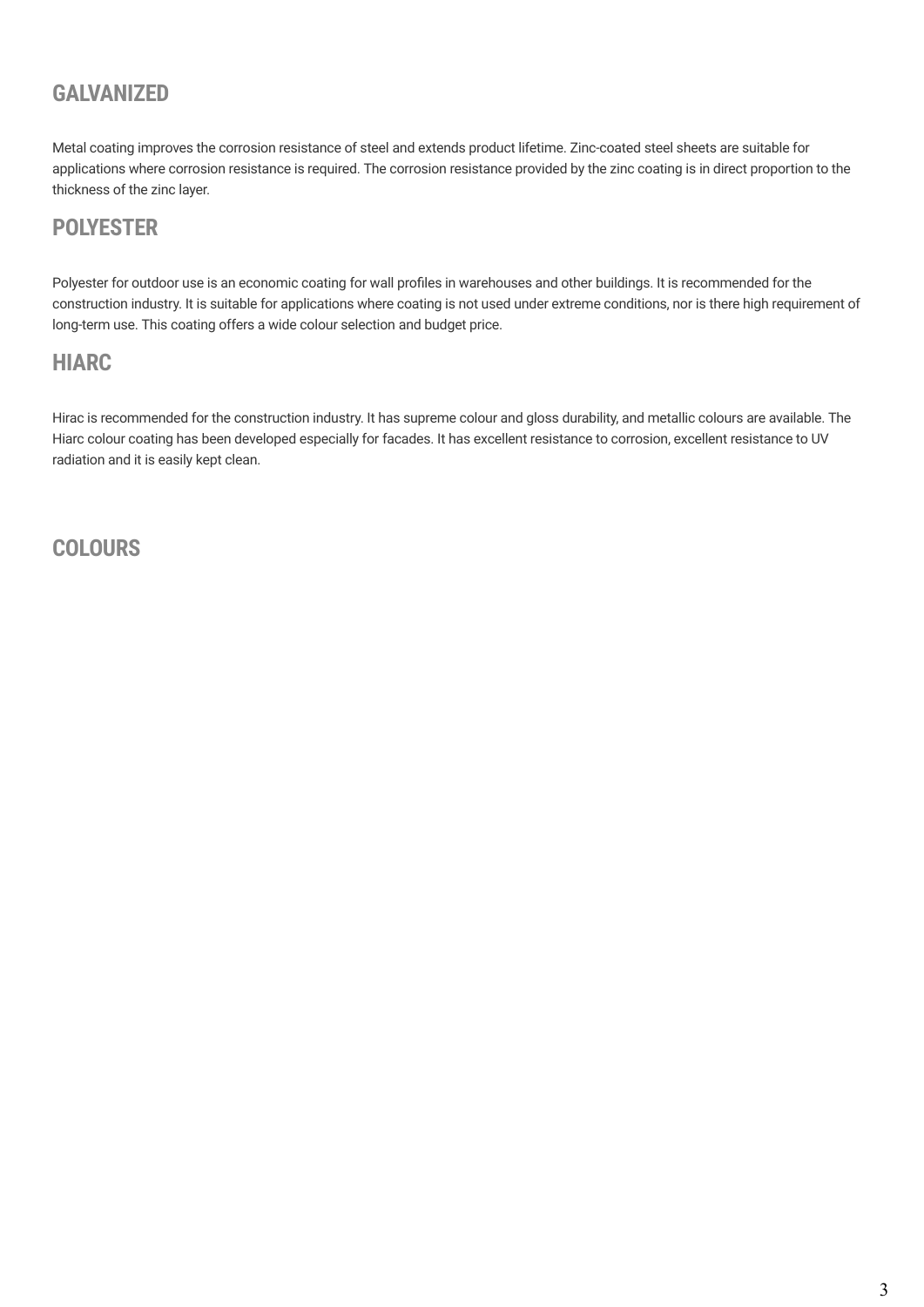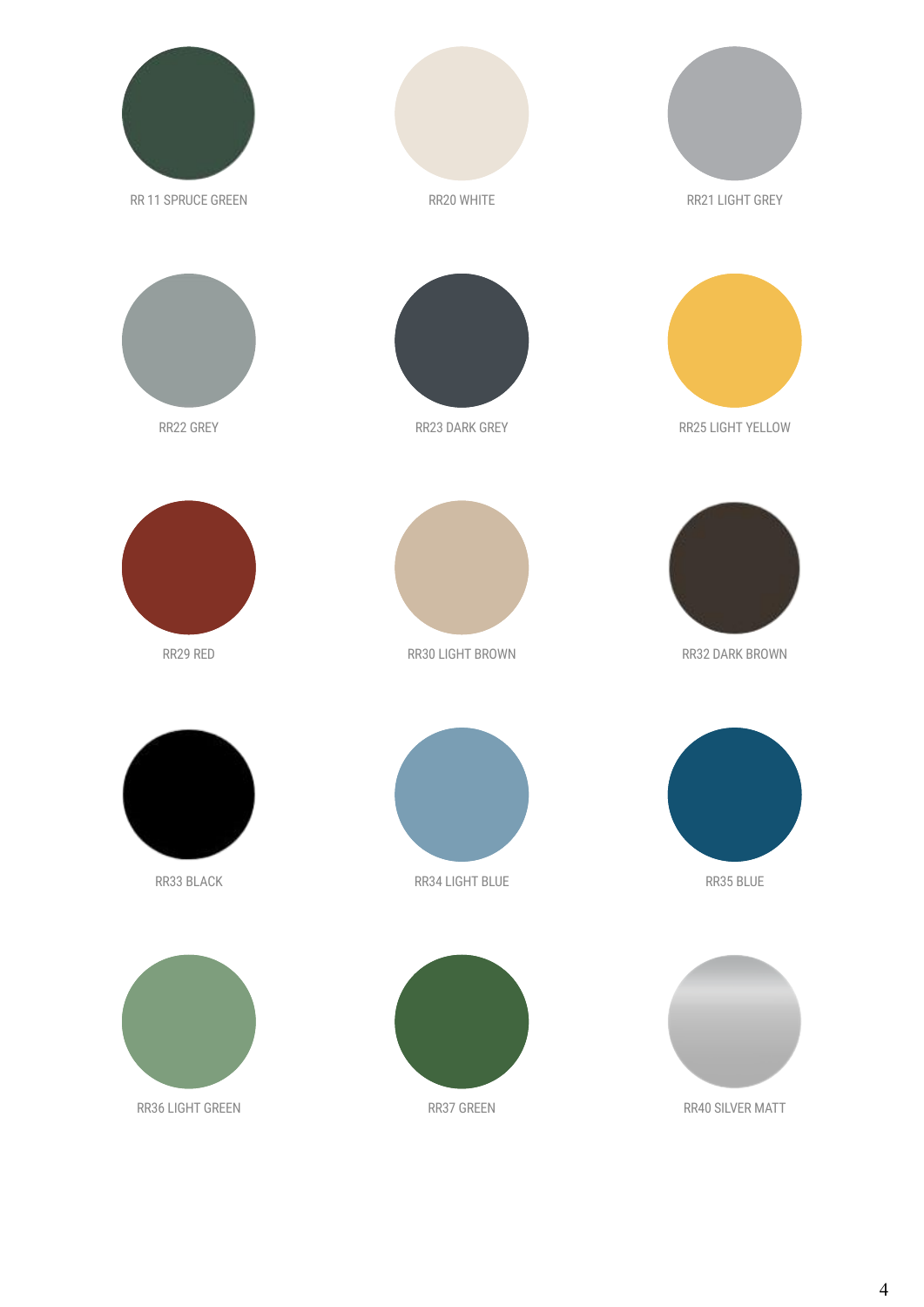

### **ACCESSORIES**

Facade cladding system, completed with flashings, fasteners and support studs, provides a fully finished facade, as well as quick and easy installation.

Ruukki's Design profile façade accessories can be used for low profile products.



**07 JUN, 2017** [EN\\_Cladding\\_Accessories\\_09\\_2019](https://cdn.ruukki.com/docs/default-source/b2b-documents/facades/en_cladding_accessories_09_2019.pdf?sfvrsn=f3ee7285_73) PDF, 2.98 MB



**15 SEP, 2016** [Profiled sheets and purlins accessories](https://cdn.ruukki.com/docs/default-source/b2b-documents/load-bearing-sheets/en_profiled_sheets_and_purlins_accessories_11_2016-(1).pdf?sfvrsn=71e8f84_38) PDF, 4.80 MB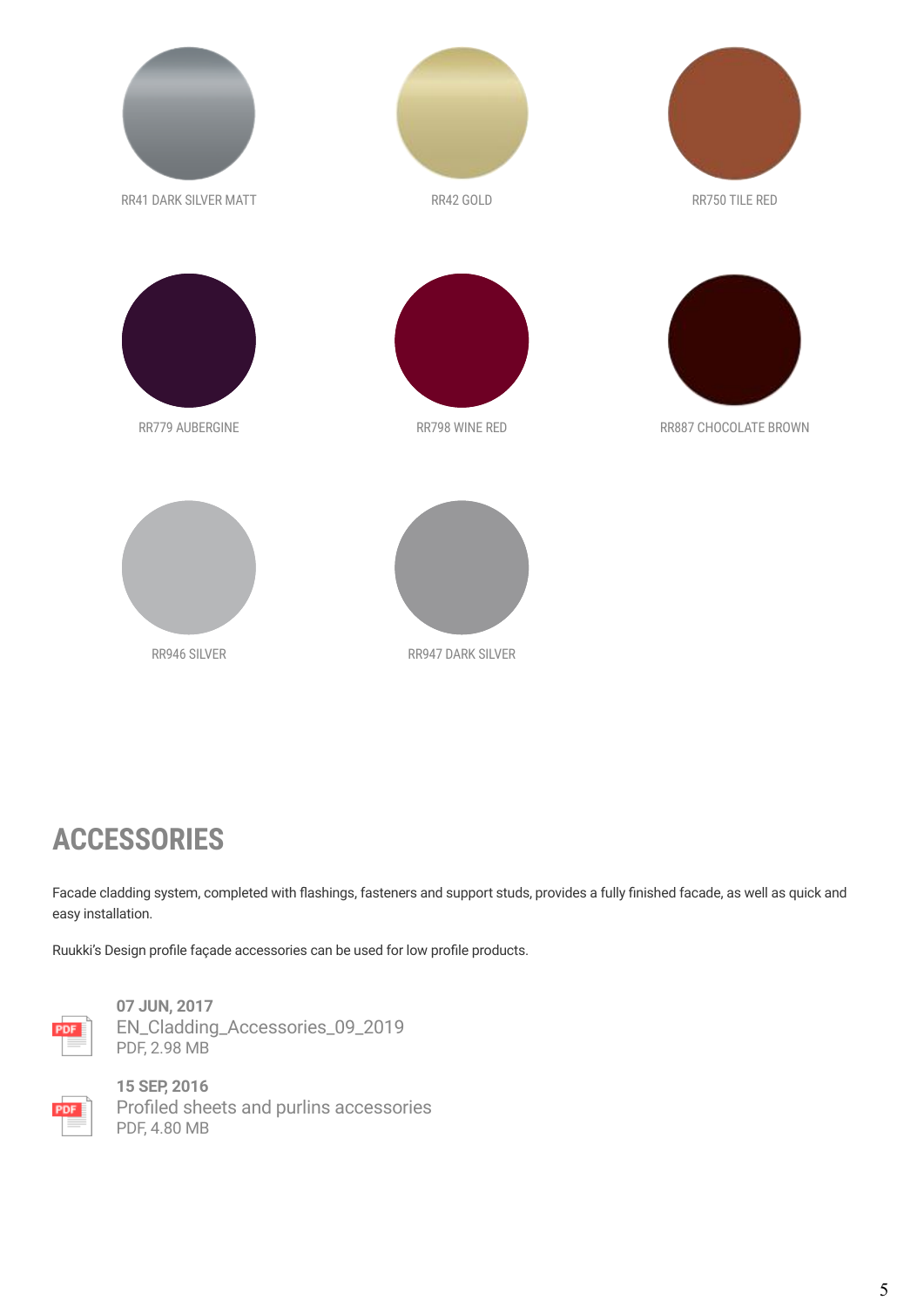## **DESIGN TOOLS**

To make both architectural and structural design work easier, with accurate product information in 3D form, we offer a selection of CAD / BIM -objects and software tools, to be downloaded from the [Software Toolbox portal](http://software.ruukki.com/).

### **READY MODELLED BIM OBJECTS**

[Download objects for ArchiCAD](https://software.ruukki.com/PublishedService?file=&pageID=3&action=view&groupID=330&OpenGroups=330) [Download objects for Revit](https://software.ruukki.com/PublishedService?file=&pageID=3&action=view&groupID=336&OpenGroups=336)

### **DETAIL DRAWINGS (.DWG)**



**06 MAY, 2016** [Ruukki\\_low\\_profiles\\_dimensional drawings\\_DWG](https://cdn.ruukki.com/docs/default-source/b2b-documents/facades/low-profiles/ruukki_low_profiles_dimensional_drawings_dwg.zip?sfvrsn=136ef584_22) ZIP, 810.12 KB

### **DETAIL DRAWINGS (.PDF)**



**06 MAY, 2016** [Ruukki\\_low\\_profiles\\_dimensional drawings\\_PDF](https://cdn.ruukki.com/docs/default-source/b2b-documents/facades/low-profiles/ruukki_low_profiles_dimensional_drawings_pdf.zip?sfvrsn=216ef584_26) ZIP, 1.16 MB

### **INSTRUCTIONS**



**06 MAY, 2016** [Ruukki Profile sheet storage instruction](https://cdn.ruukki.com/docs/default-source/b2b-documents/facades/low-profiles/ruukki-profile-sheet-storage-instruction.pdf?sfvrsn=ea6ef584_14) PDF, 220.76 KB

#### **MAINTENANCE INSTRUCTIONS**

Maintenance instructions document contains information about:

- Washing
- Painting



**06 MAY, 2016** [Ruukki colour coated steel - Maintenance instructions](https://cdn.ruukki.com/docs/default-source/b2b-documents/facades/joint-folder/ruukki-colour-coated-steels-maintenance-instructions.pdf?sfvrsn=9f5cf584_42) PDF, 600.37 KB



**06 MAY, 2016** [Ruukki powder coated facade claddings - Maintenance instructions](https://cdn.ruukki.com/docs/default-source/b2b-documents/facades/joint-folder/ruukki-maintenance-instructions-powder-coated-facade-claddings.pdf?sfvrsn=905cf584_30) PDF, 602.18 KB